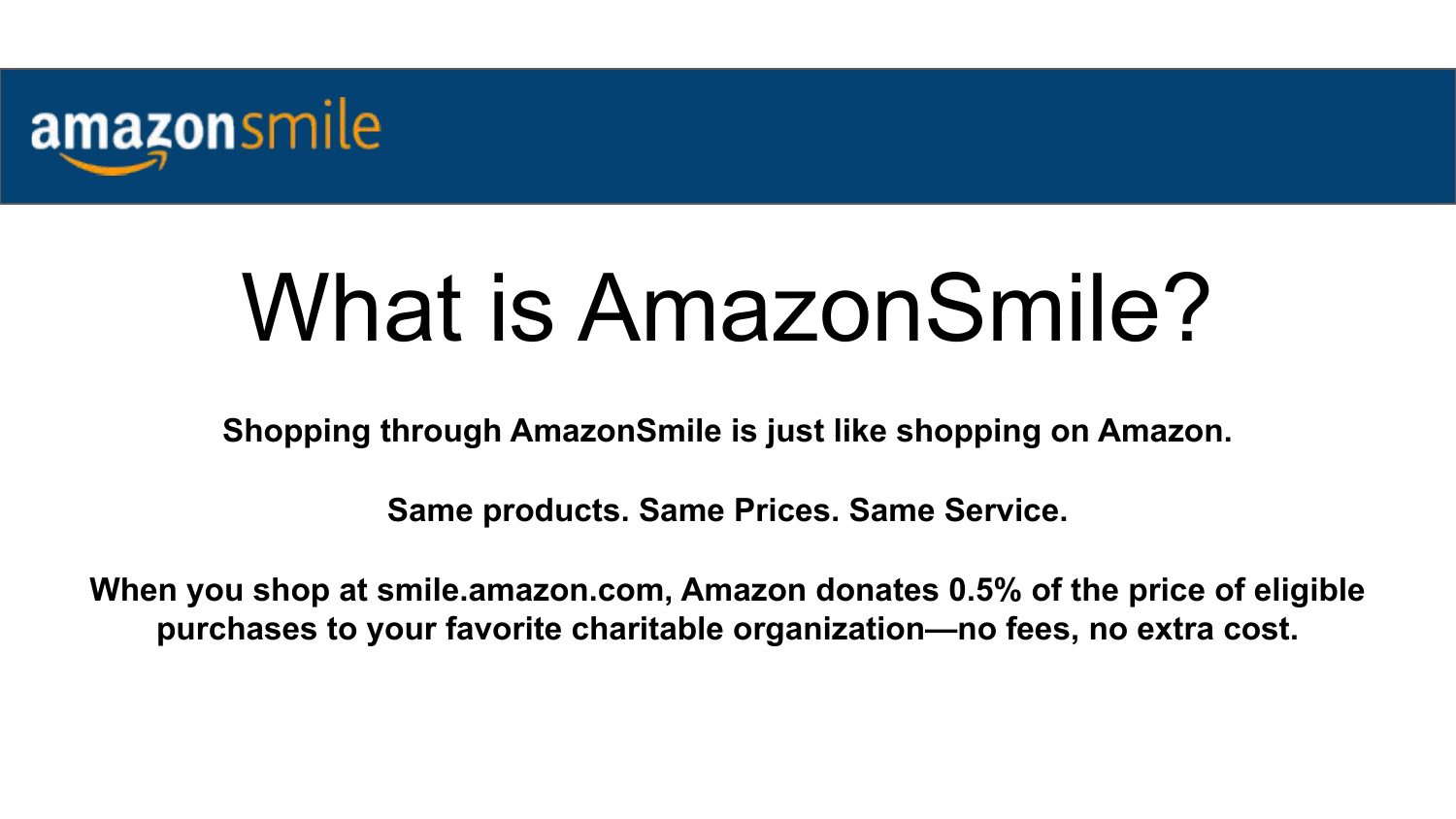### Who Receives the Donation?

*Community Christian Academy is the recognized corporation name of our school, even though in 2018 the campus was reorganized under DBA Northwest Christian Schools of Lacey.*

*Whether you use our personal smile link or designate a charity through Amazon, the organization name you will donate to is Community Christian Academy.*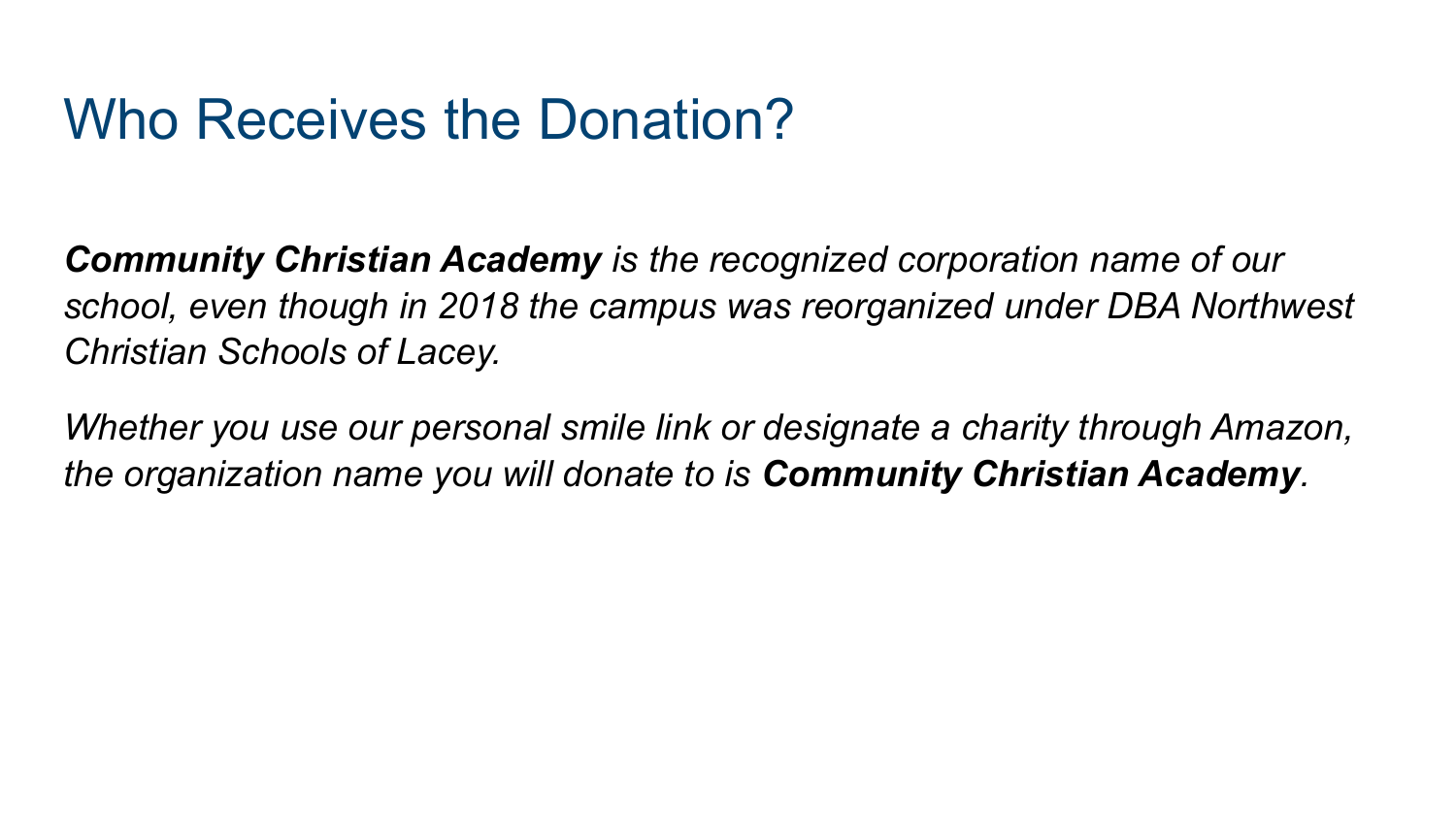# How to Shop AmazonSmile

### **On a Computer** or **On the Mobile App**

amazonsmile

Shop school essentials at smile.amazon.com and Amazon donates.

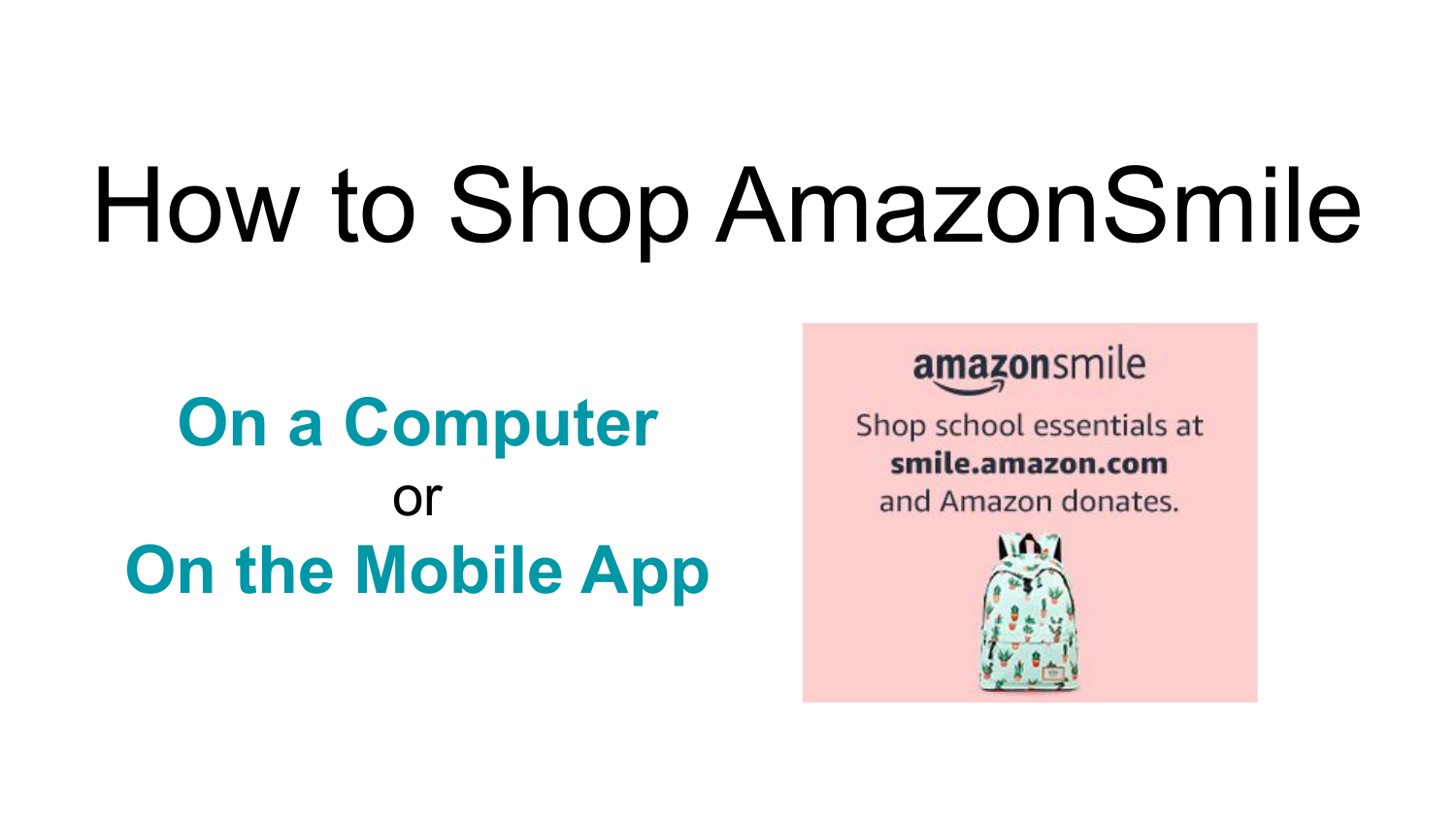### **On a Computer #1**

### Northwest Christian Schools of Lacey Personal AmazonSmile link

- Donate to Community Christian Academy

#### *smile.amazon.com/ch/47-1810525*

#### **BOOKMARK the above link and use it whenever you want to shop Amazon.**

*This link is also found on our website fundraising page under the Parent Menu*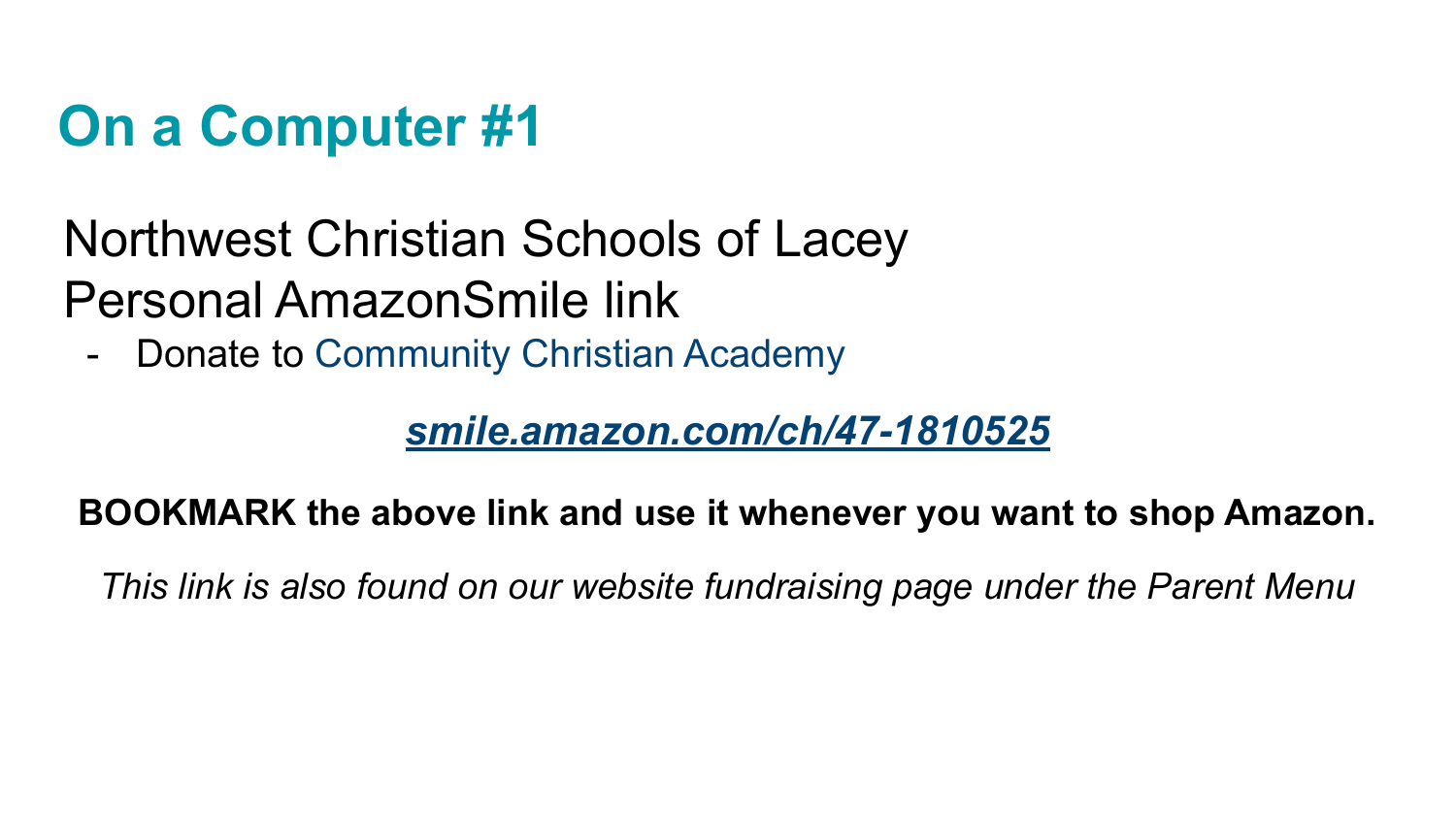### **On a Computer #2**

**Designate your charity by going to smile.amazon.com**

**Click the Get Started button**

**Sign in to your Amazon account if you haven't already**

**Choose Community Christian Academy as the organization you wish to donate to**

**When you shop you should see the AmazonSmile Logo in the TOP LEFT**

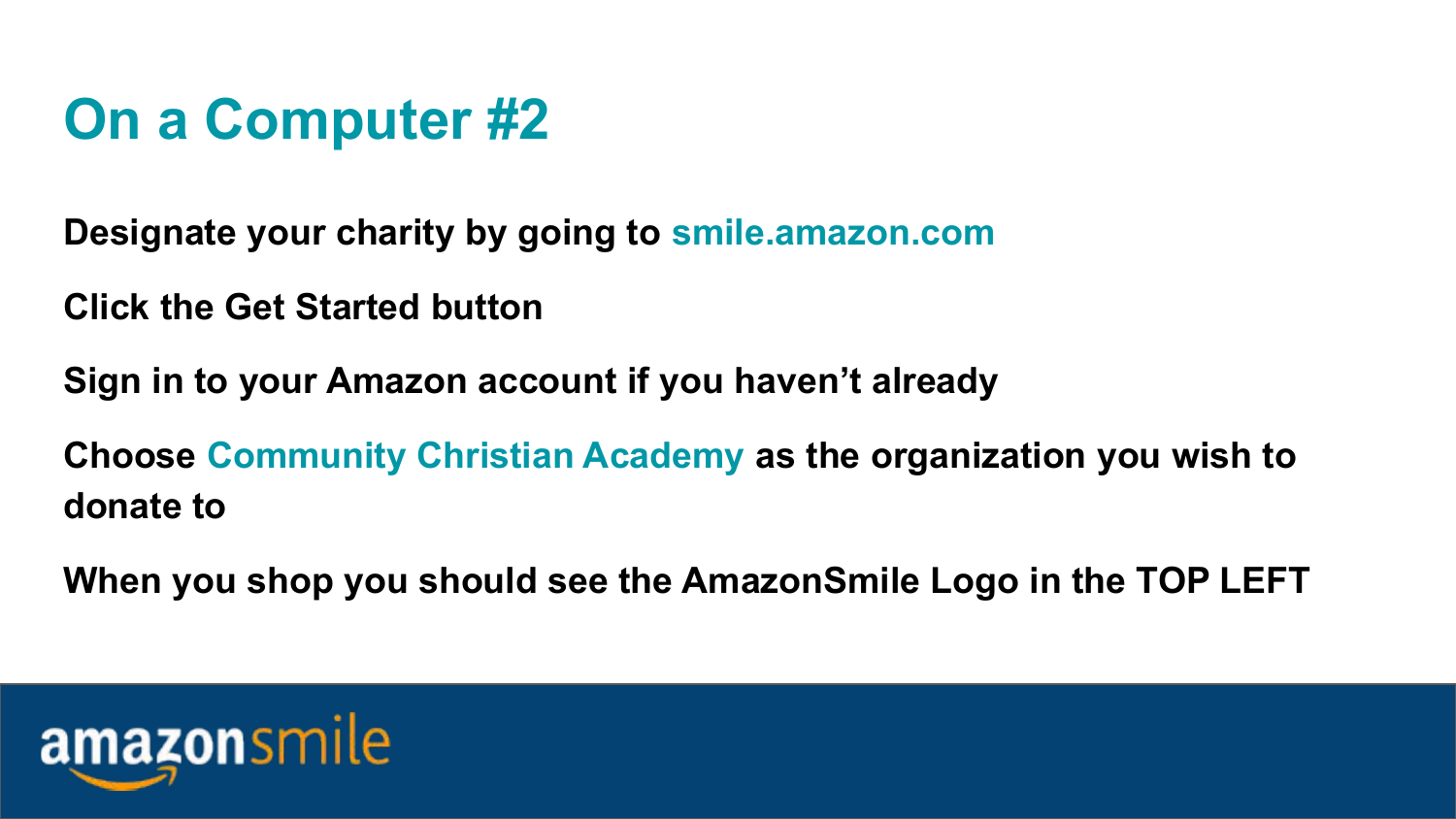

### If on Amazon and you don't see the AmazonSmile logo in the top left corner

#### **Scroll Over (Don't click on)**

Hello, *Your Name* **Account & Lists**

#### **Under Your List**

**Scroll down and click on** *AmazonSmile Charity Lists*

**At that point, if you have an organization you've chosen already you will see it in the top left. If not, you can type in Community Christian Academy in the search bar.**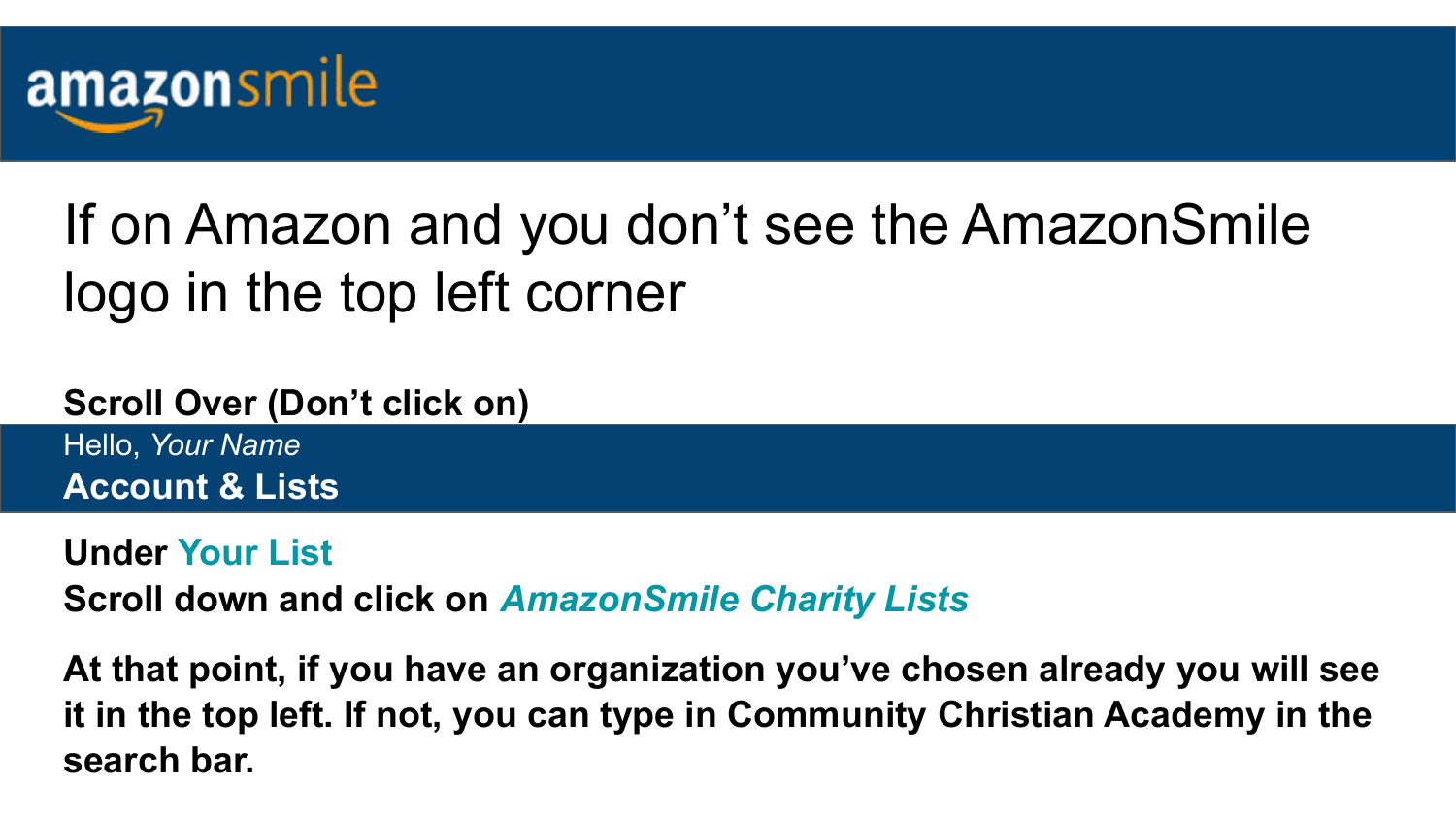

#### **Click on the Hamburger icon in the bottom right corner**

### **Click see all under Programs & Features**

| <b>Programs &amp; Features</b>   |  |
|----------------------------------|--|
| <b>Today's Deals</b>             |  |
| <b>Gift Cards &amp; Registry</b> |  |
| Prime                            |  |
| $\prime$ See all                 |  |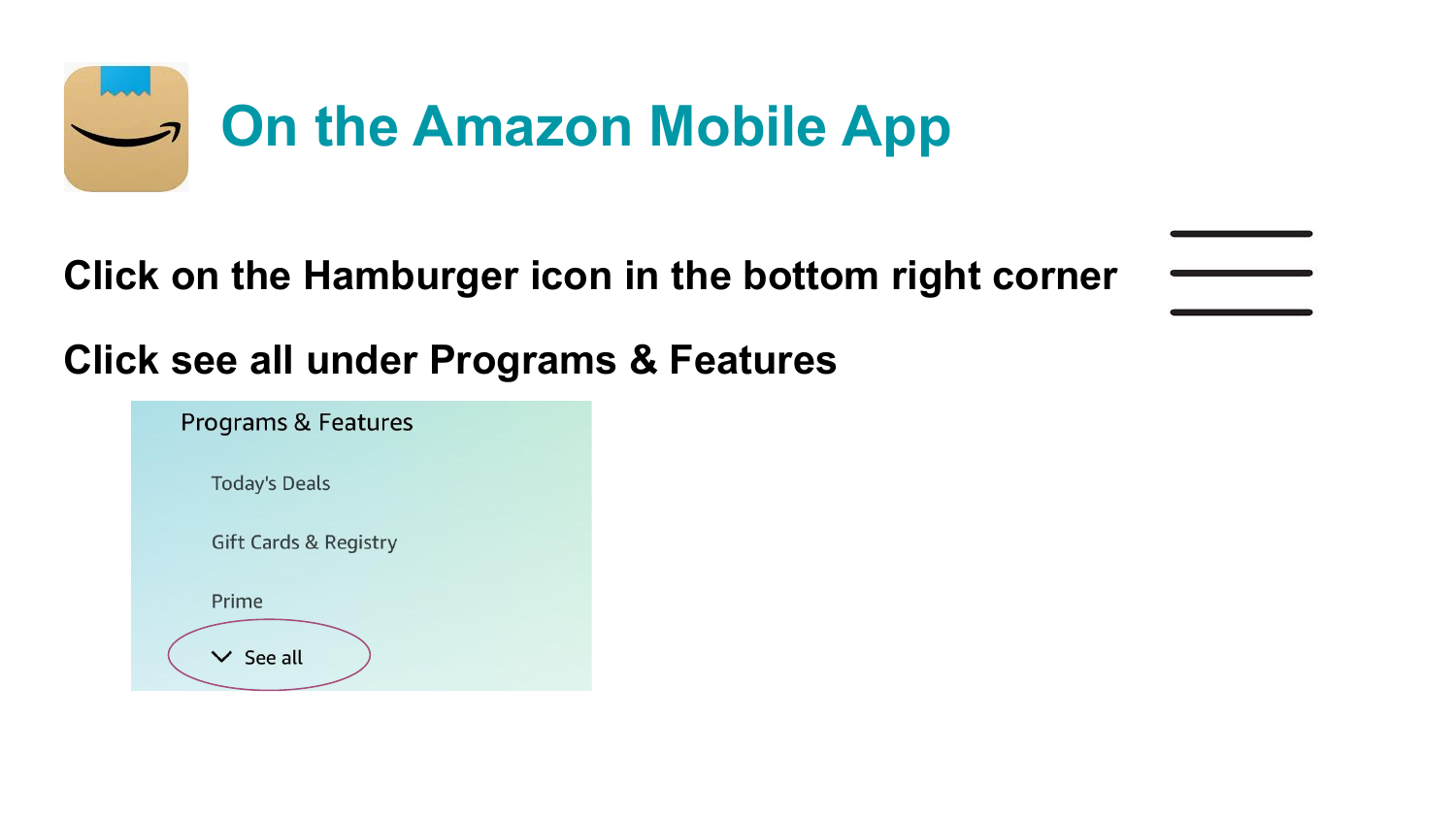



#### **Click on AmazonSmile**

|                   | <b>Community Christian Academy</b>                 |              |
|-------------------|----------------------------------------------------|--------------|
|                   | Lacey, WA   Founded 1999                           |              |
|                   | <b>Shannon's Phone</b><br>NOT generating donations | OFF $\wedge$ |
|                   | <b>Turn on AmazonSmile</b>                         |              |
|                   | How AmazonSmile works                              | ⋋            |
| In-browser        | Type in smile.amazon.com                           | URL $\vee$   |
| selected charity. | Turn on AmazonSmile on this device to change your  |              |
|                   |                                                    |              |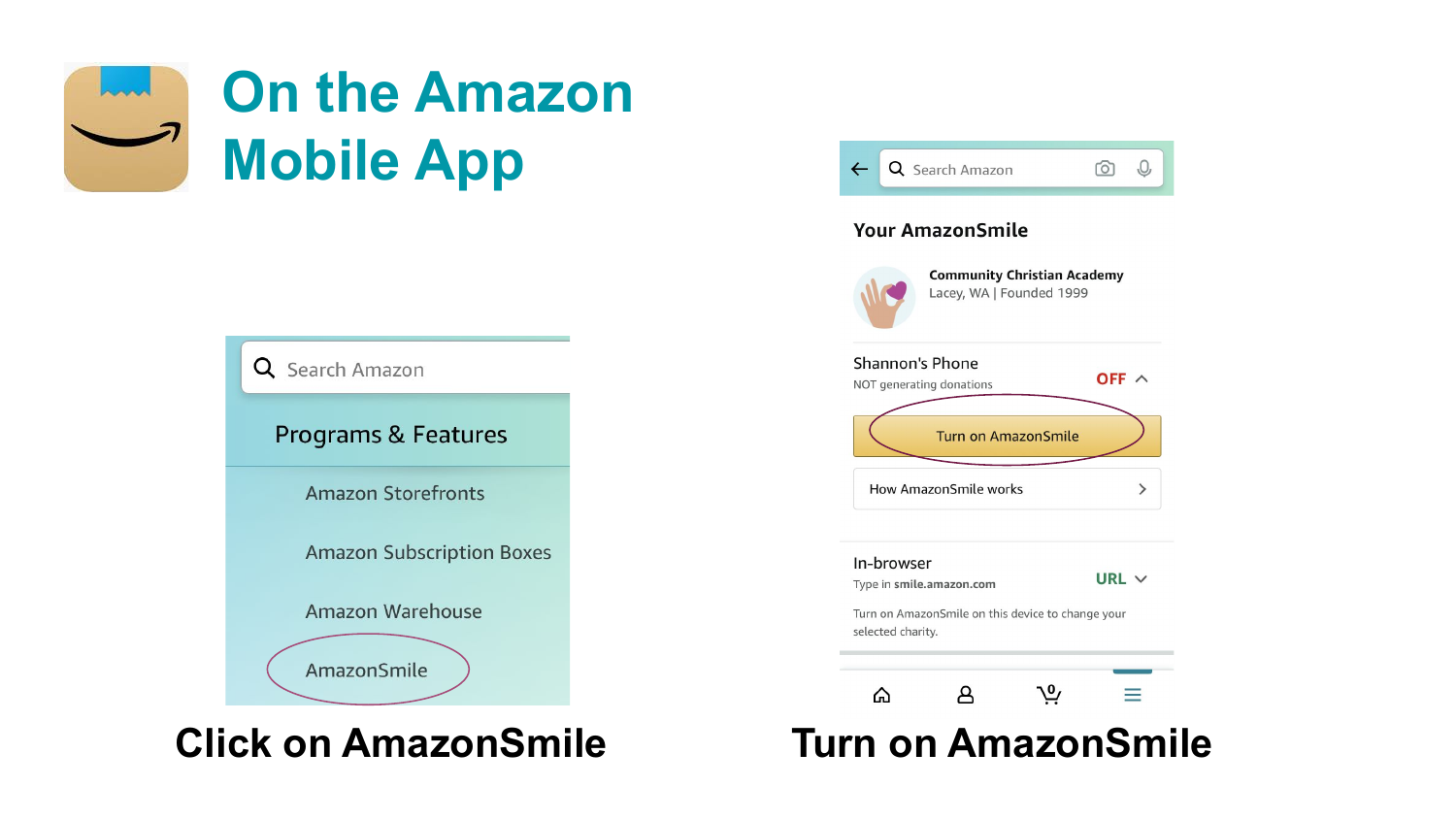### **On the Amazon Mobile App**



**Click "Get started"**

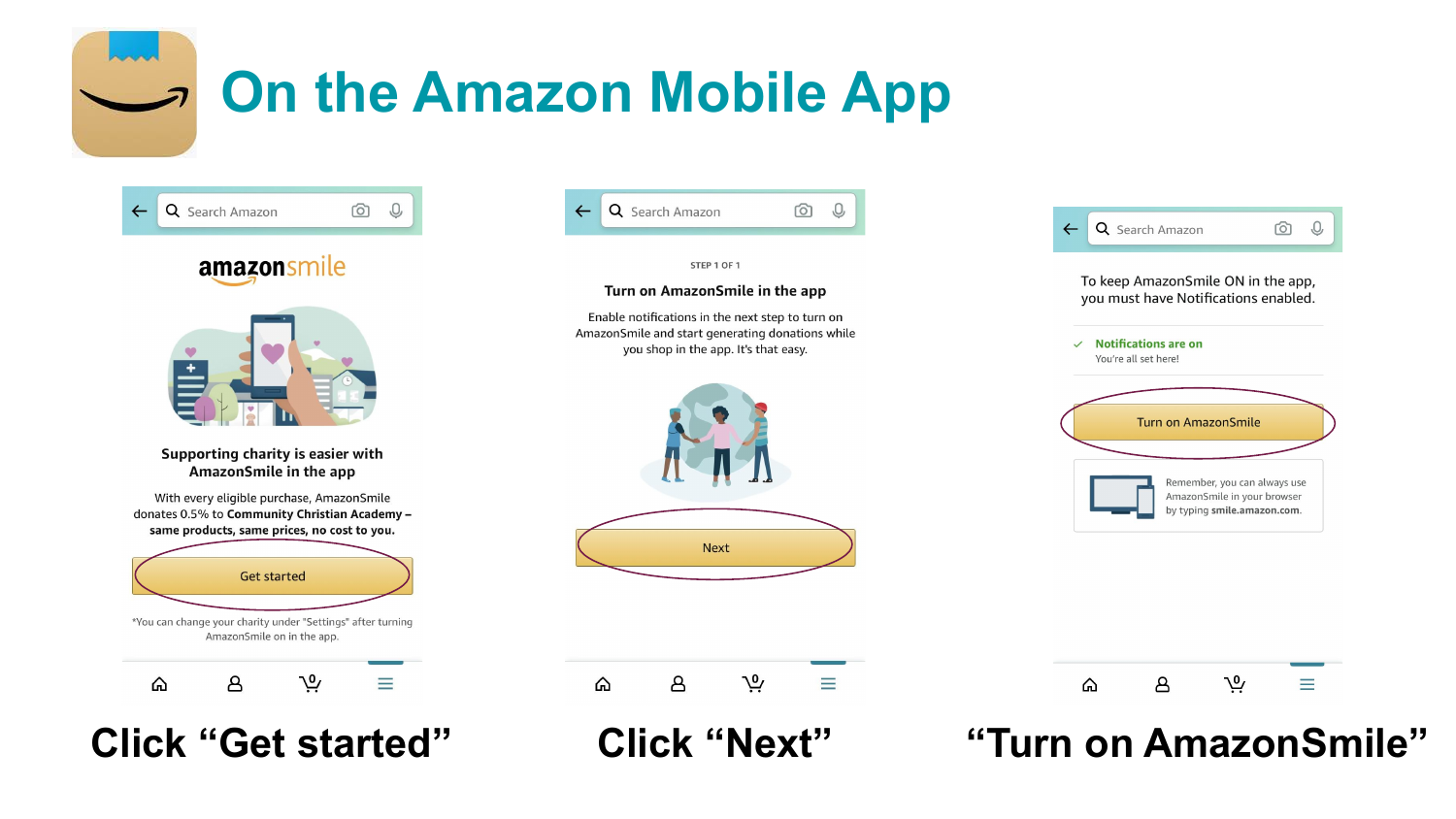**On the Amazon Mobile App**



**Welcome! >Scroll down**



**"Start Shopping" Shop as Normal**